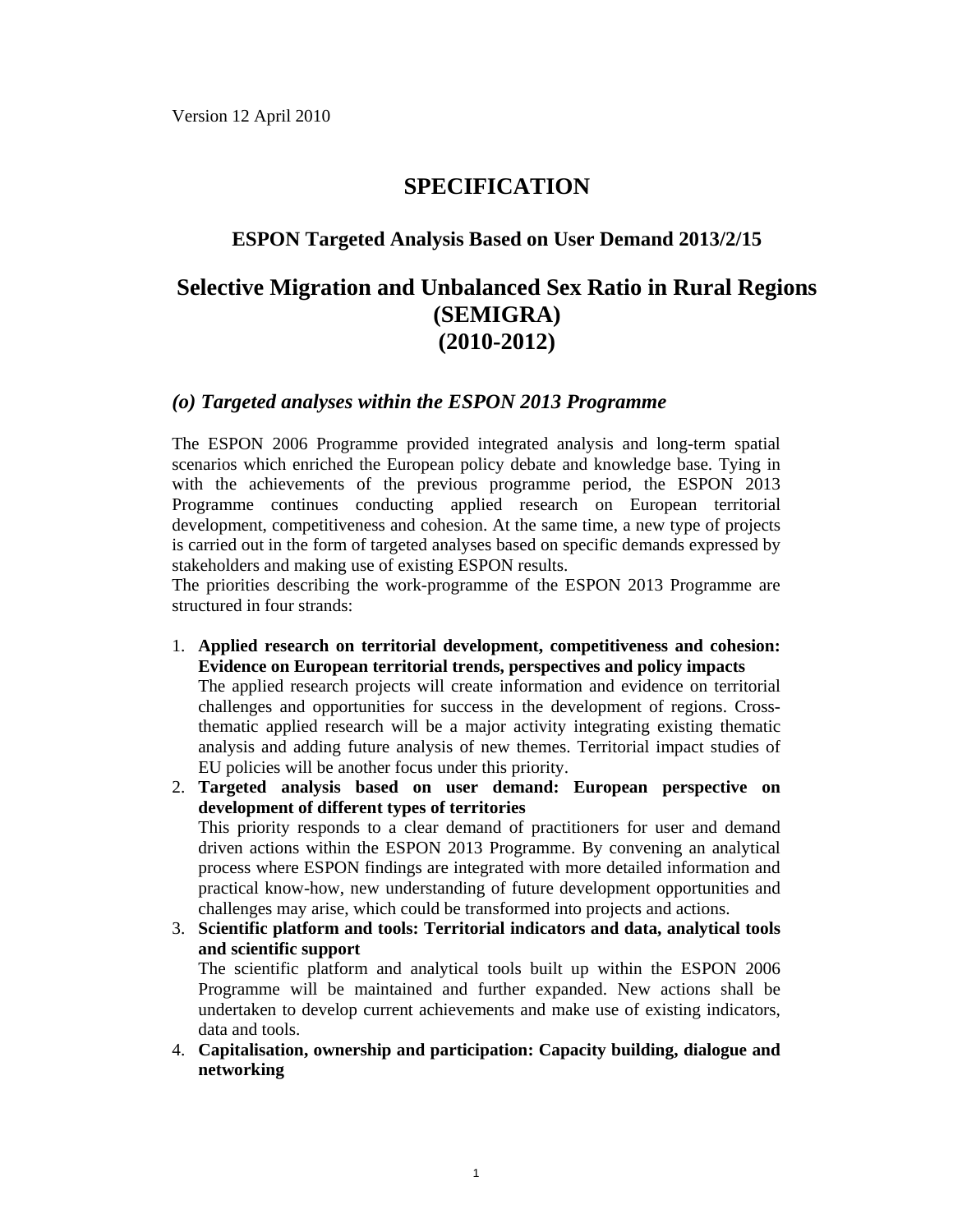Under this priority, actions are foreseen that will make the evidence and knowledge already developed operational through raising awareness and involving stakeholders in the results and practical application of them.

Targeted analyses under Priority 2 enable stakeholders to obtain customised and upto-date information on their particular territorial context and opportunities for development which can be used for policy development. Given the targeted focus of these projects on specific territorial entities, targeted analyses will contribute to the use of ESPON results in practise and to the involvement of policy makers, practitioners and scientists in a joint synergetic process.

## *(i) General objectives of targeted analyses under Priority 2*

The general objectives of targeted analyses within the ESPON 2013 Programme are the following:

- Provision of evidence and knowledge based on ESPON results on the strengths and weaknesses of individual regions and/or larger territories seen from a European perspective, or a global context, giving European regions the option to compare themselves to other regions and hereby finding competitive advantages for development and cooperation.
- Improvement of the usefulness of ESPON results by testing new, experimental and innovative options such as (1) analysis of themes of interest for groups of regions, partly based on case studies, (2) methodological frameworks for translating territorial development goals and policy aims into concrete actions and (3) technical, methodological and analytical support to territorial planning processes and spatial programming and visions.
- Provision of analytical support and evidence based on ESPON results on thematic priorities in cooperation with other Structural Funds Programmes.

The aim is to carry through targeted analyses in partnership with policy makers and/or practitioners showing an interest in gaining awareness of European evidence, information, experience and/or knowledge on common challenges related to their territorial and/or urban development.

The individual targeted analysis shall support better informed policy decisions by:

- Integrating ESPON findings with more detailed information and practical know-how, either from a territorial part of Europe or from a sector authority.
- Contributing to a sound knowledge of territorial development perspectives/trends through new understanding of future development potentials and challenges for the respective territorial and/or urban development.

This project shall contribute to these objectives during its implementation by ensuring a close cooperation and partnership with the stakeholders who expressed their need for this targeted analysis.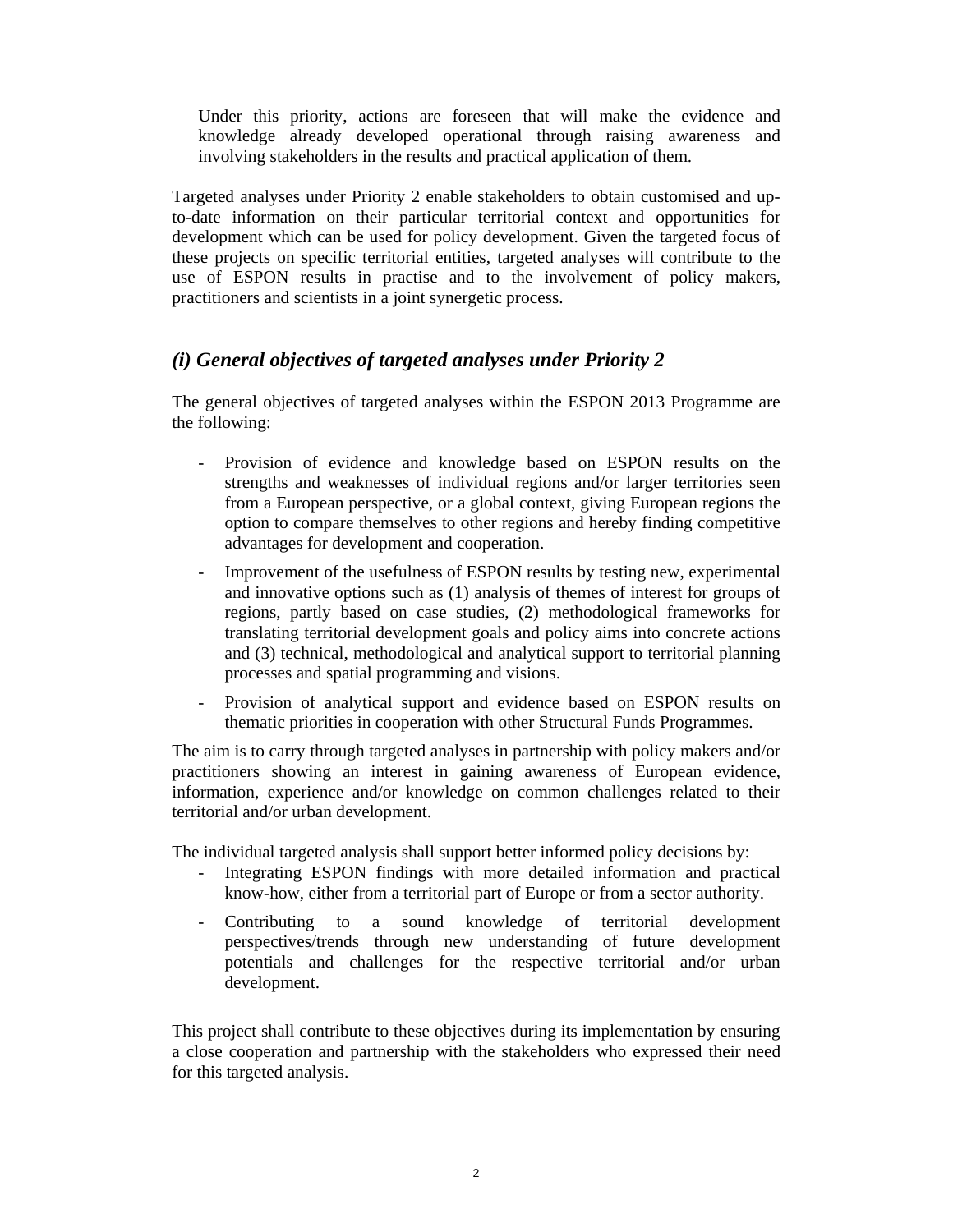### *(ii) Types of Action under Priority 2*

Projects under Priority 2 can have different foci and accordingly vary in their content. In order to have a clear distinction between the various possible project orientations, each project needs to be clearly allocated to one of the following types of action:

1) Integrated studies and thematic analysis

This type of action is foreseen to follow a "traditional" analytical approach using existing results of ESPON applied research and other studies. The analysis can integrate several themes relevant for certain types of territories, regions and/or cities or they can be less comprehensive in the approach by focusing on one or a few themes.

The main objectives are:

- a) To provide added value for territorial development of specific types of territories<sup>1</sup> by offering new comparative insight and understanding on territorial potentials and challenges from a European perspective;
- b) To ensure that other (similar) types of territories/regions can benefit from the output of the analysis.
- 2) Knowledge support to experimental and innovative actions This type of action clearly allows for the implementation of projects that differ from the mainstream of the ESPON 2013 Programme by being more experimental and/or innovative in character. It is in a way a laboratory for developing ways of meeting main territorial challenges that Europe is confronted with. The objectives are:
	- a) To support experimental and innovative actions carried through in partnership with stakeholders with European knowledge on territorial structures, trends, perspectives and policy impact;
	- b) To provide methodological support to experiments and innovative efforts.
- 3) Joint actions related to other Structural Funds Programmes
	- The joint actions related to other Structural Funds Programmes take a geographical starting point in the area covered by these programmes, be it transnational, cross-border, interregional, regional or urban territories. The content of these actions can be integrated and thematic analyses or they can be experimental and innovate of nature (as described above). A main prerequisite is that they are justified by supporting Structural Funds Programme implementation. The objectives are:
	- a) To provide information and analyses on the European position of these areas, their comparability with other similar areas, and their potentials and challenges, useful for Structural Funds Programmes (regional, cross-border, transnational, interregional and urban);

 $1$  Types of territories codified for the territorial dimension, include urban, rural-mountains, rural-islands, rural-area (sparsely and very sparsely populated), rural-other, former external border, area dependant on fisheries, outermost regions, transnational cooperation areas, cross-border cooperation areas and interregional cooperation areas (as listed in the ESPON 2013 Programme, p. 9).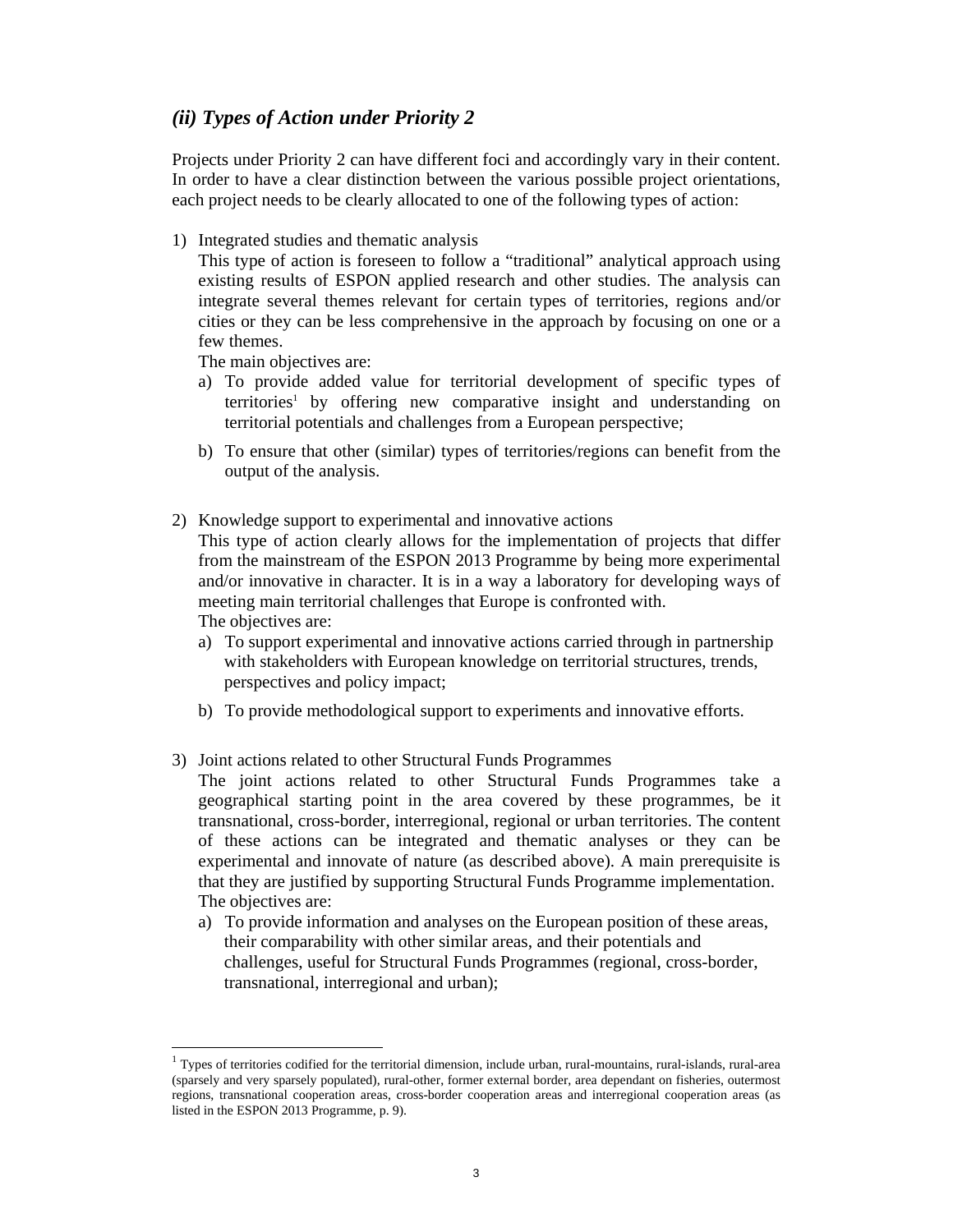b) To provide methodological support for strategic processes, including visions and scenarios for spatial development and planning.

Independent of the type of action, each project should have a European perspective (i.e. supporting the understanding of the wider European context), a clear transferable character and a concrete implementation part, focusing on specific territories.

The analytical approach can provide integrated, cross-thematic analyses, study individual themes or sectors, or focus on a specific type of territories. At any rate, ESPON findings shall be integrated and supplemented with more detailed information and practical know-how, either from a territorial part of Europe or from a sector authority. Analysis can include/be based on case studies. The geographical coverage will normally have a more limited territorial coverage than the entire European territory.

This project belongs to the second type of action taking an experimental and innovative approach. Gender-based policy advice dealing with the needs of young women and men has so far not been considered as an innovative aspect to promote territorial cohesion from a European perspective.

### *(iii) Scope and rationale of the targeted analysis*

Many rural, economically weak regions in Europe are strongly affected by demographic shrinkage and selective migration. Beyond that, evidence suggests that migration is increasingly gender-related, leading to an unbalanced sex ratio among young adults, with a shortage of young, better educated women. In this context it is often supposed that a shortage of women is associated with a decay of social cohesion and negative impacts on the demographic, cultural and economic development of these regions.

Against this backdrop and with regard to territorial cohesion in Europe the project should point out reasons for and consequences of selective migration and unbalanced sex ratios in rural regions with different economic and structural conditions. The main aim of the project should be to develop strategies to stabilize regions affected by demographic shrinkage and a shortage of young women. Regional actors are to be involved to build the project on broad experience, start a public discussion, conclude on practice and offer the base for recommended policy action.

The project should compile differentiated knowledge at the local level (LAU 1/LAU 2) to give attention to interregional disparities. Associated with this small scale, indepth approach is the support and initiation of bottom-up strategies to contribute to successful strategy building processes with regard to efficiency of EU cohesion policy.

### *Main characteristics of the territory to be addressed*

The main characteristic of the territory to be addressed is an unbalanced sex ratio structure with a deficit of women in the age-groups 18 to 35. This key feature is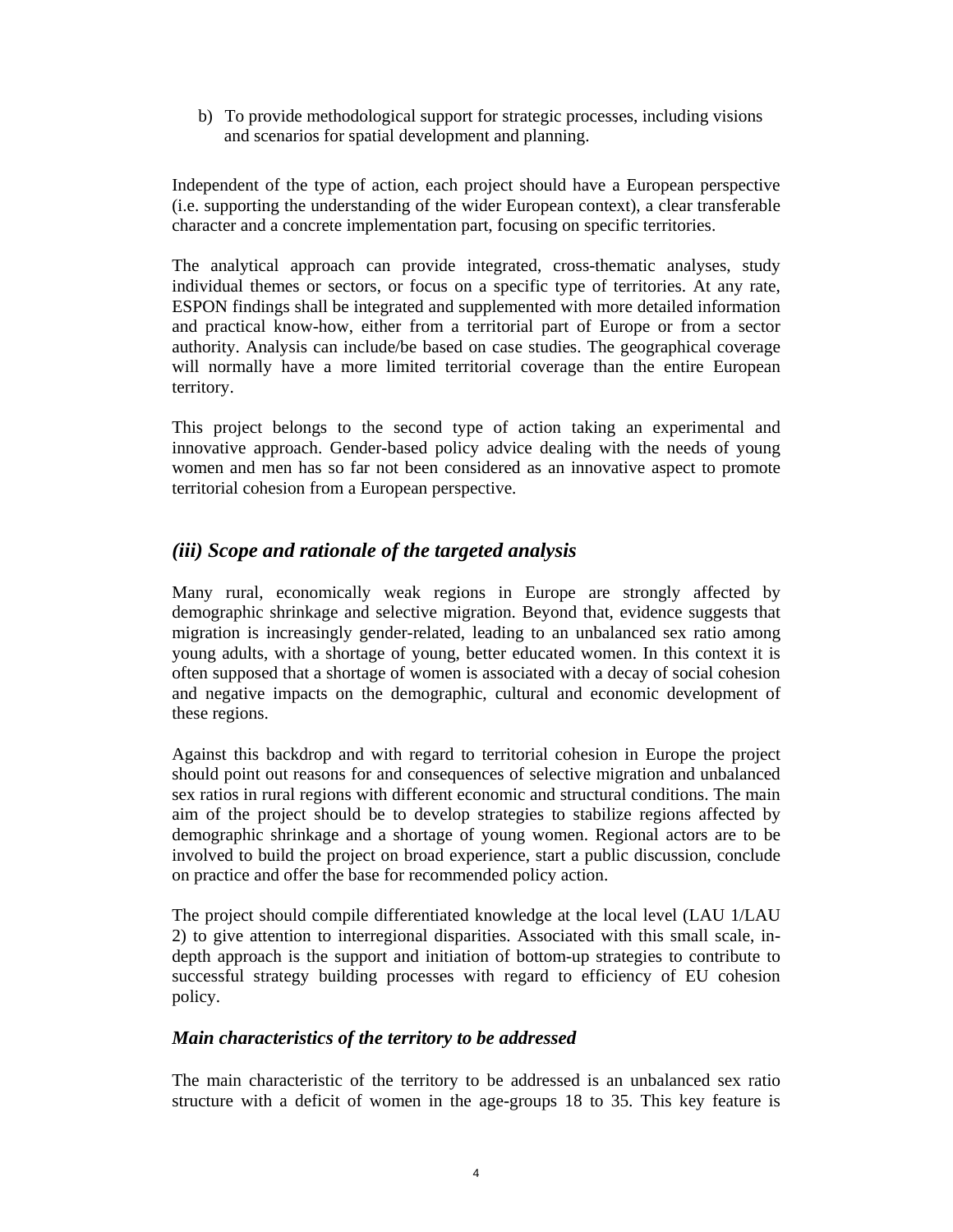generally closely linked with processes of depopulation, over aging and the outmigration of young (often better educated) people. Usually these features indicate fragile economic and social structures within the EU. They are predominantly observed in rural or sparsely populated areas and in territories which are considered to belong to the internal or external peripheries of the European Union. To study the influence of unbalanced sex ratio structures on regional development, regions with a very pronounced deficit as well as regions with a more moderate deficit of young women are to be explored. Besides unbalanced sex ratio structures as a common feature, also regions with different territorial structures and various economic and social framework conditions are to be under consideration.

The project should mainly address the following five case study areas: Saxony-Anhalt (Germany), Észak-Alföld (Hungary), Észak-Magyarország (Hungary), Kainuu (Finland) and Västernorrland (Sweden). Some of these regions are affected by industrial mono-structures or the consequences of deindustrialisation processes as for example Saxony-Anhalt. Most are economically weak regions, with higher unemployment rates compared to the national average. The case study areas in Scandinavia have extremely low population density. The regions in Hungary are predominantly agricultural but have still a moderate deficit of young women. Territorial peculiarities should be taken into consideration within this targeted analysis like the border situation for the region of Kainuu, a coastal situation as in Västernorrland or generally the proximity to and accessibility of urban centres which is supposed to have a strong impact on migration patterns and demographic development. The historical and political background of the case study areas should also be considered in this respect.

Saxony-Anhalt is one of the five New Federal States in Eastern-Germany. Even though it is located in the middle of Europe, the region does not belong to the economic core areas of Germany. On the contrary it had and still has to face serious economic transitions and demographic challenges. Saxony-Anhalt is strongly affected by the out-migration of young people, especially young women and a negative natural population development. This leads to a rapidly ageing population.

Észak-Magyarország (Northern Hungary) and Észak-Alföld (Northern Great Plain) are located in the North-Eastern part of Hungary. Due to the overwhelming demographic, economic and cultural weight of the national capital Budapest, the potentials of the cities within these regions are rather limited. Despite a relatively high birth rate, natural population growth is negative in both regions. For both genders, economic activity rates are among the lowest in the EU. As a result of economic difficulties, both regions are strongly affected by out-migration which leads to a decreasing and ageing population.

Kainuu is one of the Finnish regions located in North-Eastern Finland at the Russian border. The region is characterised by a very low population density and a landscape which features lakes and vast expanses of uninhabited woods. Most municipalities are very small. Since the 1970s Kainuu has been losing population due to both a negative migration balance and a negative natural population development. Especially the rural population is diminishing. Selective out-migration leads to unbalanced sex ratio structures and an aging society.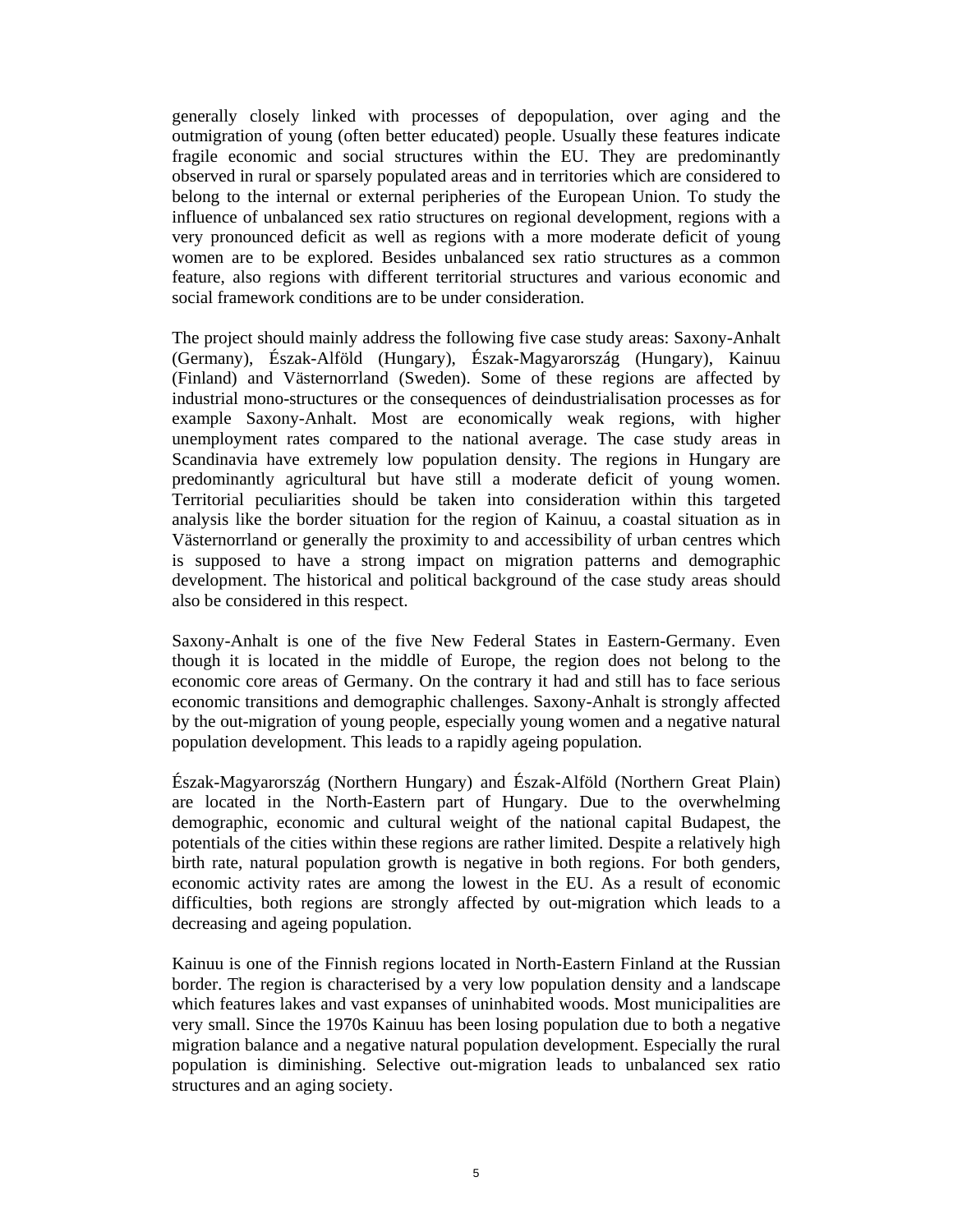Västernorrland is located in the North-Eastern part of Sweden and has a long coastline with a mainland shoreline. Västernorrland is one of the most wooded regions in Europe. Its population has decreased since 1970. The most dramatic reduction has taken place in the age groups 0-19 and 20-44 years. The county has an above-average proportion of elderly and a lower proportion of young persons compared to the national average. While natural population development and internal migration are negative, international migration has gained importance and has slowed down the decrease in the number of inhabitants to a certain extent.

#### *Thematic scope for the targeted analysis*

A shortage of female young adults is believed to endanger liveability, attractiveness and competitiveness. Studies propose that a deficit of this group will have serious consequences for the regional development such as:

- Problems to keep social life and solidarity in rural communities alive;
- A general loss of human capital leading to a vicious circle in case of establishing companies;
- Intensification of demographic shrinkage caused by the absence of potential mothers;
- A decreasing self-confidence of the residual population with the risk of a turning to politically or socially deviant behaviour.

After all, impacts of and reasons for gender-related migration behaviour are not clarified yet. In the scope of the proposed action the outmigration of young women is regarded both as cause and indicator for territorial fragility. Particular focus should be set on relations between social, demographic and economic aspects, which imply an integrated perspective on regional development.

The main challenge is to deduce appropriate strategies for territorial development and policy action to deal with selective migration in the areas of concern. The regions facing similar demographic challenges shall receive transferable results directed to two objectives:

- 1. The implementation of development concepts and policy support to restrain regional gender- and age selective depopulation processes.
- 2. The implementation of concepts and policy support to stabilize and improve the social and economic situation of the residual population.

### *Objectives of the targeted analysis*

The project is targeted on internal strengthening and external positioning of the regions under consideration. Areas affected by selective migration leading to a shortage of young women require integrated and gender-related concepts to confine out-migration, to improve the regional living conditions of the remaining population and to stabilize the social and economic situation of the region. Even though the development of these regions is a pre-condition for the implementation of a sustainable cohesion policy, the regions concerned tend to be depreciated in the perception of policy makers.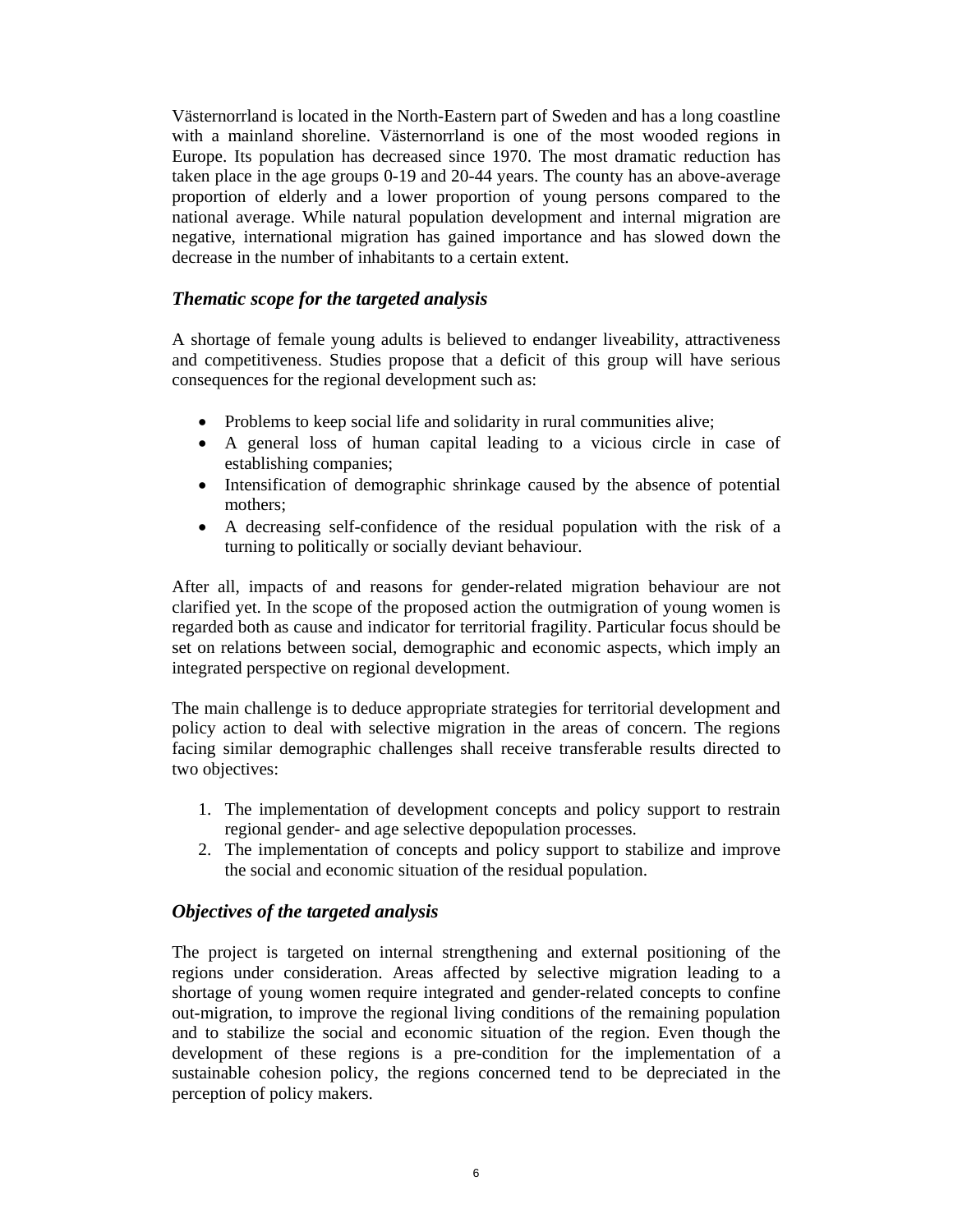The main aim of the project shall be to enable the regional and local actors to select, develop and implement strategies to stabilize the demographic and social development according to their territorial context. Both on the European and the national level, the position of the regions should be strengthened with regard to the principles of the EU cohesion policy, i.e. to create balanced urban-rural relations within Europe. The project is also intended to raise awareness in the mind of decision makers.

Ideas shall be developed of action and concepts with regard to the gender-based aspects of migration, education, entrepreneurship and economic development which affect young men as well as young women. In this respect it will be necessary to understand the structures of motivation behind migration patterns of the target group. The identification and evaluation of the most important interdependencies between regional structures and demographic challenges shall also be taken into consideration. In addition should information about tacit knowledge and the potential of human capital in case study regions be gained in order to improve awareness about regional/local traditions and skills, e.g. latent potentials of entrepreneurship or handcraft which are to foster.

Important questions in this context are for example:

- How to counteract social and demographic effects of selective migration?
- How to encourage younger people/women to stay,
- How to encourage younger people/women to remigrate?
- How to develop approaches to strengthen the economic environment and foster entrepreneurship especially with regard to the need of young women and young men?
- How to improve the local situation (educational, cultural and socioeconomical) for the remaining young men and young women?
- How to foster self-confidence to the local population?
- How to break vicious circles in the regions of concern?
- What is influencing the mind-set / pattern of thinking of young people regarding the selection of regions for studies and work/living?
- What is the impact of the local or regional living conditions?
- What is the impact of urban living style trends?
- What is the impact of migration patterns to the force of the local labour markets and resources, the school system and the basic innovation systems?

A precondition to answer these questions is the identification of endogenous development opportunities and place based comparative advantages.

In pursuit of these ambitions the targeted analysis shall in particular consider the results of the following ESPON projects, which provide complementary information to be integrated in the SEMIGRA project:

- ESPON project 1.1.4: Demography
- EDORA
- DEMIFER
- SS-LR
- ESPON TeDi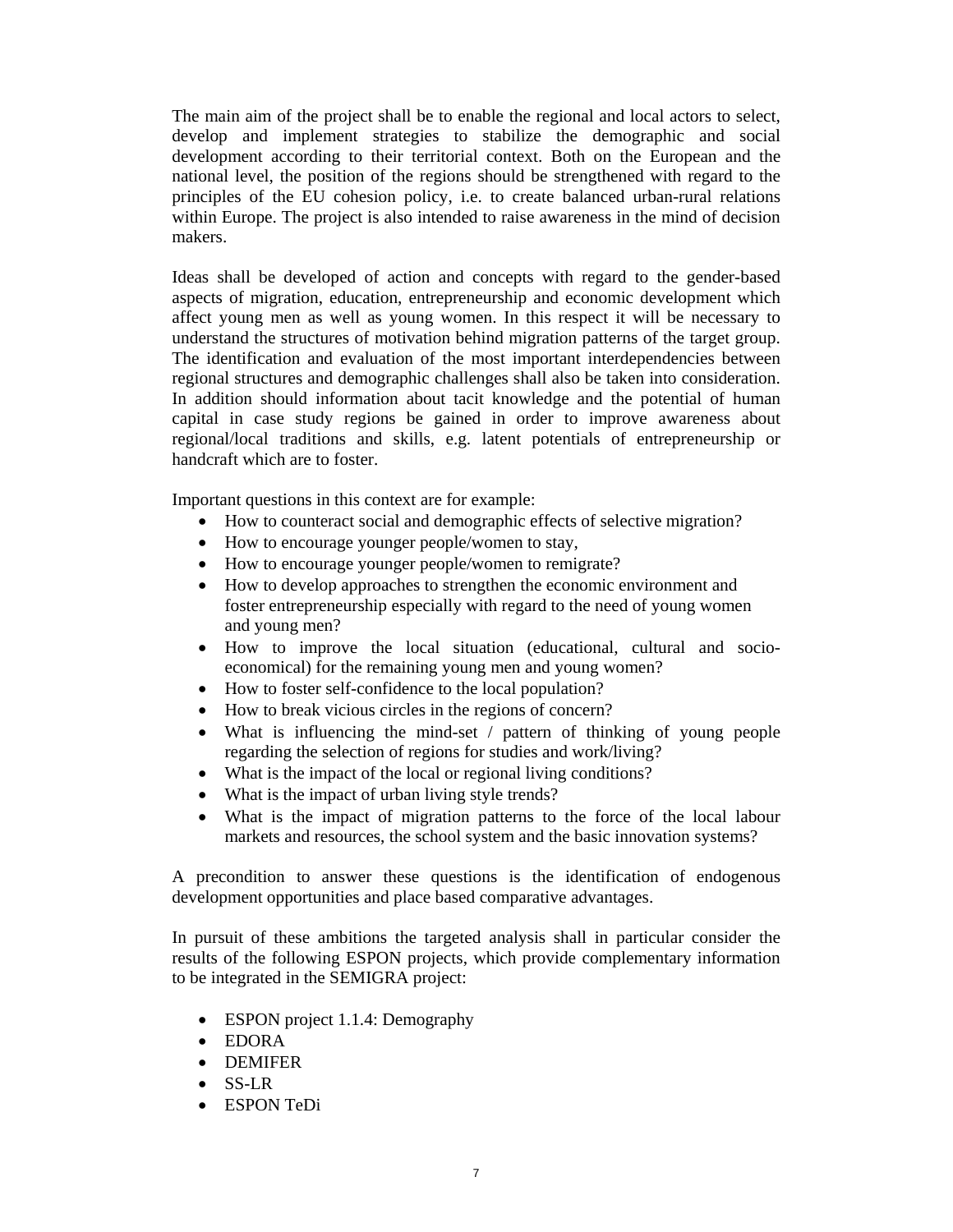The study shall have the following dimensions:

- A general dimension estimating the impact of unbalanced sex ratio structures in the context of the EU cohesion policy and drawing conclusions for good practices;
- A specific dimension to enable regional and local actors to enhance existing and develop new strategies in particular under gender-based aspects.

Against this backdrop, the SEMIGRA targeted analysis shall contain the following elements:

- 1) Taking-stock: Identification of structural similarities and differences between regions affected by unbalanced sex ratio structures and selective migration:
	- Demographic structures (e.g. population structure, fertility, gender- and agerelated migration patterns).
	- Economic profiles and regional labour market structures.
	- Consideration of national framework conditions like family and education policy.
	- Accessibility of urban centres, accessibility of infrastructural, cultural, social and educational facilities.
	- Administrative capacity at regional level.
- 2) In-depth analysis of the case study regions:
	- SWOT-analysis and expert interviews (e.g. analyzing existing social networks).
	- Estimation of the most important drivers of regional development and interdependencies between them.
	- Creating trend scenarios for the case study regions.
- 3) Analytical support for strategy building:
	- Creating innovative ideas and visions to deal with selective migration.
	- Creating on the basis of the empirical analysis ideas how to improve the development of demographic and migratory trends in the case study regions.
	- Developing proposals for targeted strategies based on an integrated approach including economic, social and territorial aspects.
	- Evaluation of the conclusions of the strategy building process.
- 4) Dissemination, communication and transfer of the project results (lessons learned):
	- Circulation, discussion and elaboration of the project experience in the studied regions.

Analytical methods to be used are desktop research/document analysis, statistical analysis, expert interviews and scenario planning. The aim to develop innovative concepts and to pursue bottom-up strategies is calling for explorative and innovative research methods like in-depth interviews, discussions, workshops and brainstorming sessions with relevant actors in the case study regions. According to the intended integrated approach, aspects have to be explored on different levels: Social and cultural aspects are for example more related to the individual level of local people.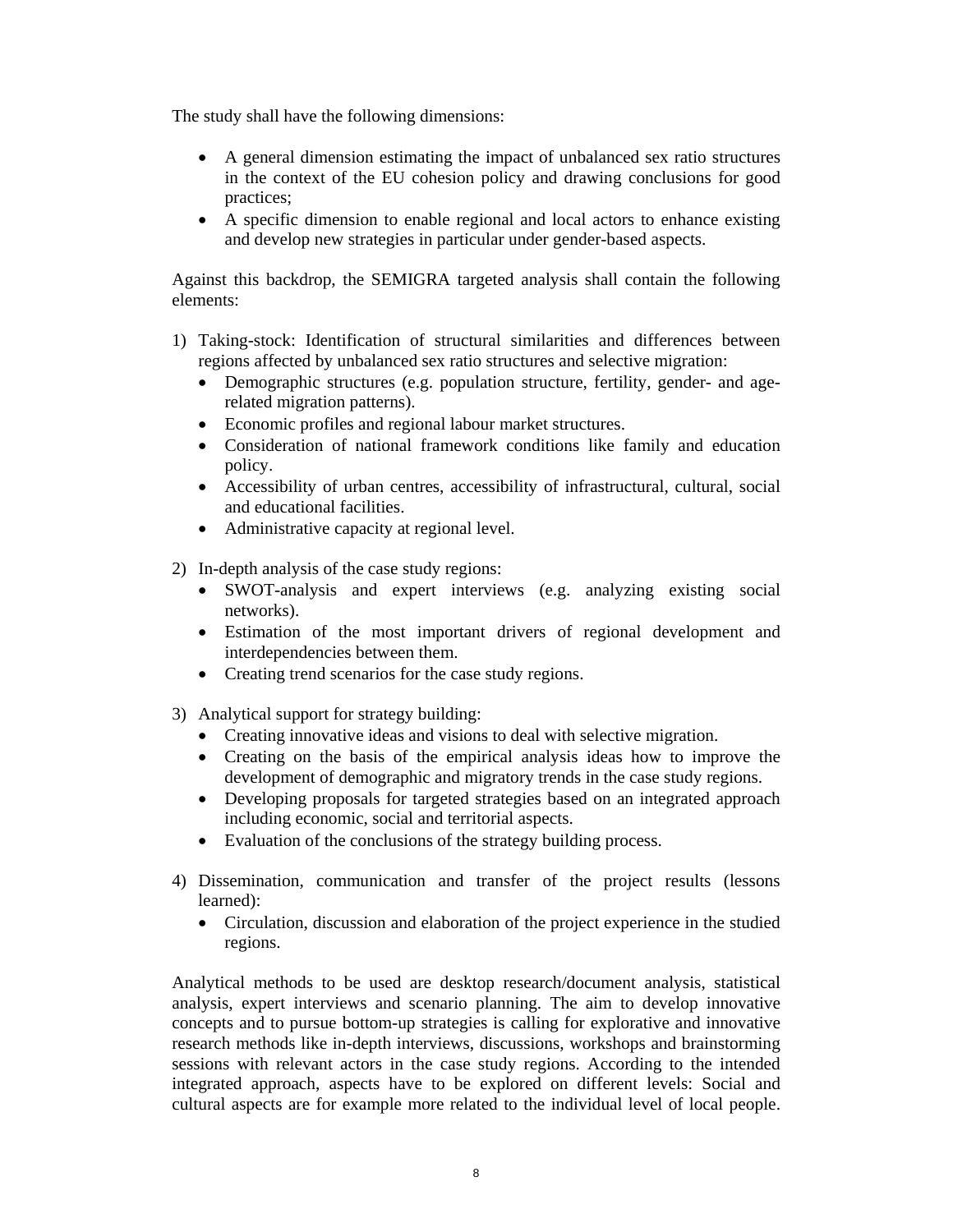Economic aspects are more related to the institutional level, such as enterprises and institutional settings.

One case study for each of the stakeholder regions has to be implemented. Some regions are characterised by a high diversity of relevant factors, therefore a more detailed analysis could be necessary. In this case an additional zoom-in could be an option for further analysis.

In order to achieve well-founded results with respect to the national framework and to implement the expert interviews as well as the focus on understanding tacit and place knowledge in the case study regions, knowledge of the respective national languages will be required from the Transnational Project Group (TPG) to implement these steps of the analysis.

### *(iv) Implementation methodology and project governance*

Partnership in the project implementation is vital in order to achieve useful results. This applies to both, the partnership between the ESPON Programme and stakeholders, as well as between the team of researchers and the stakeholder representatives. A fruitful discussion is foreseen between the TPG team and the stakeholders, which will start early during the project period.

Stakeholder involvement is essential throughout the project's life-cycle and starts off with the definition and development of the specific theme for the targeted analysis. During the implementation phase of the targeted analysis, stakeholders play an active role by providing and giving access to information relevant for the project, as well as by steering and guiding the work of the TPG.

The participating stakeholders of the SEMIGRA project are sharing an equal status. They nominate a regional contact person and provide access to the data available and to existing studies. Of particular importance is that the stakeholders support and allow for a sustained implementation of the project findings on the local level.

The project will be led by the Ministry for Regional Development and Transport of the Federal State of Saxony-Anhalt in Germany. Other partners in the stakeholder consortium are:

- Észak-Alföld Regional Development Agency Non-profit Limited Company, Hungary
- NORDA Regional Development Agency of North Hungary Non-profit Limited Liability Company, Hungary
- Joint Authority of Kainuu Region, Finland
- County Administrative Board of Västernorrland, Sweden

The Lead Stakeholder (Ministry for Regional Development and Transport of the Federal State of Saxony-Anhalt, Germany) will set up a SEMIGRA Steering Committee which will be closely monitoring the progress of the project. The Steering Committee will be composed of representatives from the Lead Stakeholder, the Partner Stakeholders and the ESPON Coordination Unit. At least one representative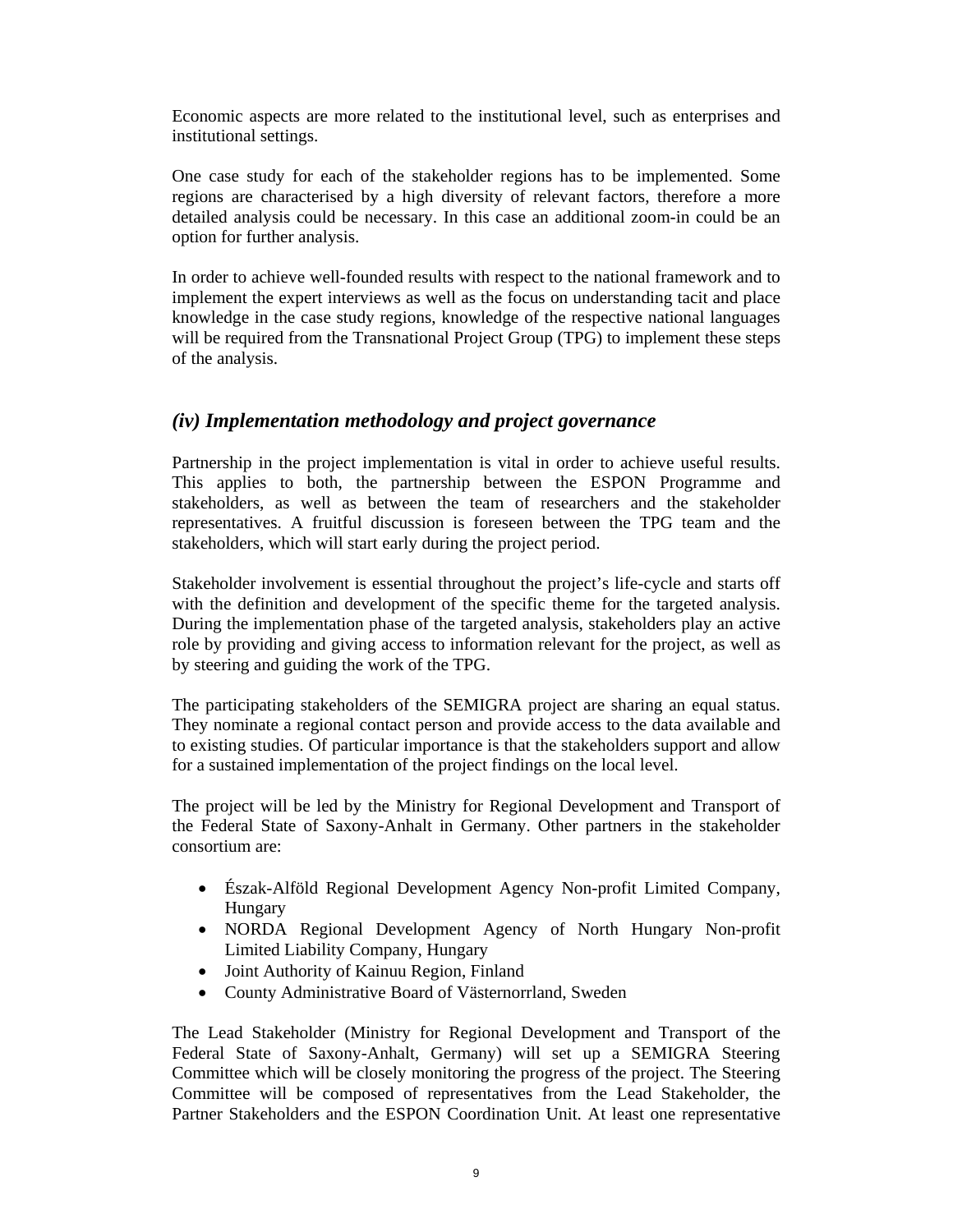of the TPG, normally the Lead Partner, will also participate at these meetings. Steering Committee meetings are organised 3-4 times during the life time of the targeted analysis preferably after the submission of a project report. The Steering Committee will have a general overview of the targeted analysis and will give appropriate directions and advice to the appointed TPG to make sure that the agreed objectives of the project are met.

The ESPON Coordination Unit will bear the contractual responsibility for the SEMIGRA targeted analysis on behalf of the ESPON Monitoring Committee.

The group of stakeholders will support the TPG by providing additional information with regard to the collection of data below NUTS 3 level, in-depth interviews, arranging local interviews and practical knowledge for young academics. They will in addition support the TPG in getting acquainted with the region. The stakeholders will overall facilitate co-operation by improving the flow of information and encouraging mutual learning processes. An important task of the TPG besides the analysis will be to organize the communication and information flow at regional and transnational level and to pay attention to keep the transnational and transregional experience exchange running.

Contacts between stakeholders, regional and local experts have already been established. They will be fostered and expanded by the stakeholders. Experts at the regional level (policy makers) and local level (practitioners, representatives of social networks e.g. local clubs, and members of public bodies) are invited to assess the regional situation, give input and knowledge support as well as to develop visions for their territories. During the project's implementation four regional workshops are foreseen, one workshop in every country of the case study regions, to be organised each time by one partner of the TPG. The stakeholder of the respective region will provide the premises.

An important target of these regional workshops is to gather data and exchange knowledge between regional and local experts and the TPG in order to foster the analysis. In addition these meetings are supposed to initiate and coordinate crosssectoral (socio-cultural, demographic, economic issues) and cross administrative communication between local and regional experts.

In addition the TPG should implement the following dissemination activities:

- Set-up of an interactive intranet platform to facilitate and establish a permanent communication between the TPG and the stakeholders.
- Preparation of a fact sheet with the key messages of the project translated in the national languages of the stakeholder regions.
- Publication of key results in scientific journals to initiate an international discussion process.

A final conference is foreseen to disseminate the results of the project. This conference will be organised and implemented by the group of stakeholders who will also provide the premises. The TPG will be invited in order to present the project results.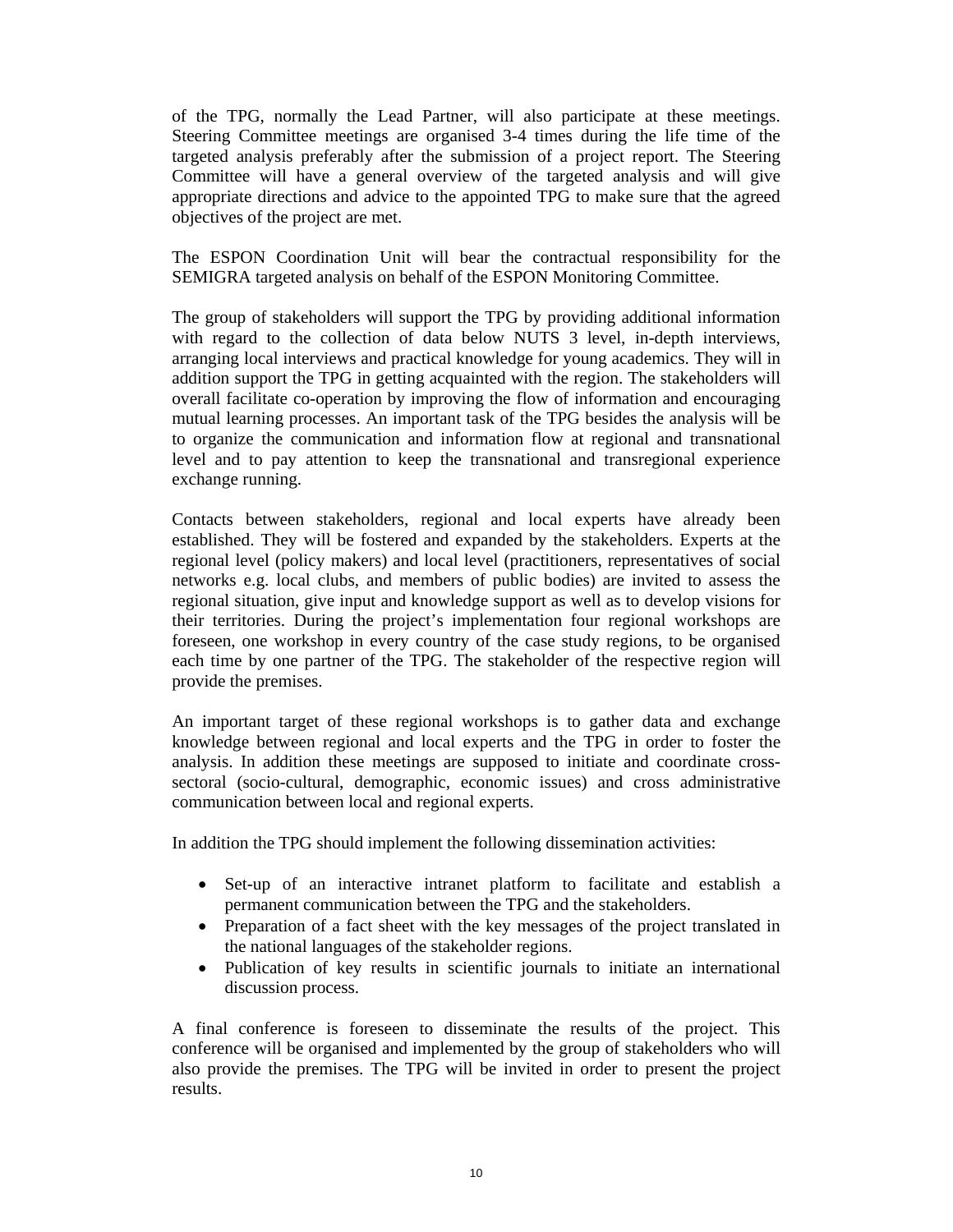## *(v) Envisaged results of the targeted analysis*

Envisaged analytical results are consolidating findings concerning the interrelations between unbalanced sex ratio structures and regional development. More specifically the stakeholders that expressed an interest in this targeted analysis would like to receive the following results:

- Consolidated new findings on the impact of gender-related courses of actions, methods and procedures on regional development.
- Insights in tacit knowledge and the potential of human capital in the case study regions should be gained with regard to the needs of young women as well as the needs of young men.
- Knowledge about particular potentials and fragilities of rural regions with unbalanced sex ratio structures and the significance of this issue in the context of European cohesion policies.

### *(vi) Stakeholders' envisaged use of the targeted analysis*

The operational use of the project is first of all intended for the development and improvement of made-to-measure regional strategies to deal with selective migration of young people and to stabilize the economic, social and educational situation of the residual population. The support of cross-departmental regional concepts and solutions should deliver arguments to enhance cohesion policy and the efficiency of development strategies. The results should serve as guidelines for the use of different funding sources. Especially the initiation of bottom-up processes and the mobilisation of local actors are regarded to be important added values for the stakeholders.

More in detail the results of the SEMIGRA project should take influence and support the following activities in the case study areas:

- Renewal of strategic regional development programmes (including the next structural funds programme).
- Planning of the regional education system and labour market activities.
- Planning of public and commercial service structures especially in rural and sparsely-populated areas.
- Set-up of specific development projects dealing with local and regional attractiveness for youngsters, etc.

The participation in the ESPON networks and the improvement of transnational experience exchange is expected to secure mutual learning processes and to attract interest for the regions of concern on European level.

Several activities are foreseen with regard to the dissemination of results of the analysis by the stakeholders:

 Project results will be published via internet, press releases and in printed media.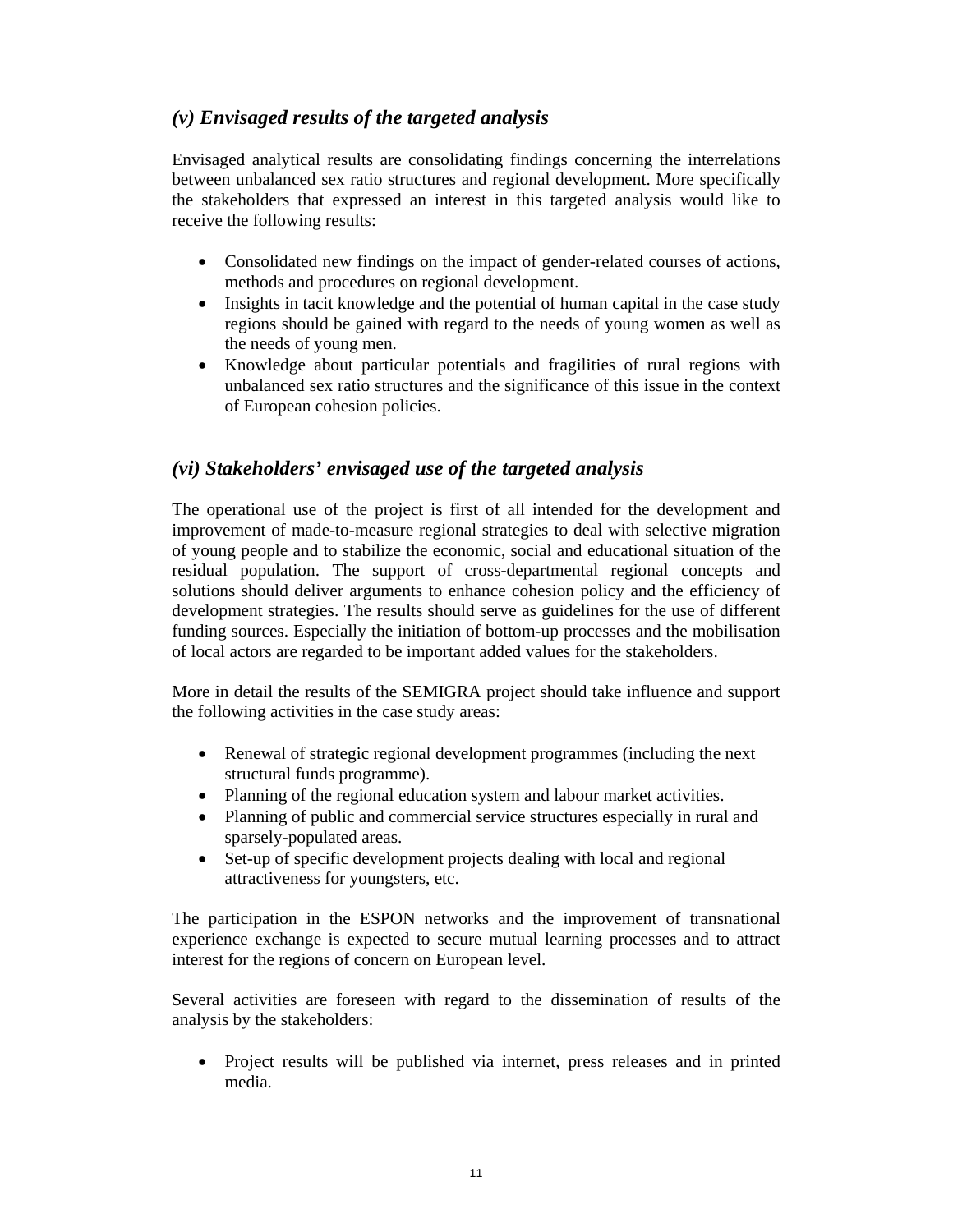- Project results will be integrated in regional building strategies and as input in the elaboration of national strategies.
- Results will be reported to umbrella organisations (RUR@CT, NEEBOR, NSPA), stakeholders' EU-Representation Offices and will be presented at international conferences.
- Regional conferences will be organized in order to transfer the results to the local level.
- Key results of the project will be made available to decision makers and the general public.
- Through the participation of some members of the stakeholder group in the 'Demographic Change Regions Network' a knowledge exchange with other European regions facing similar challenges is envisaged.

### *(vii) Outputs and timetable*

The SEMIGRA targeted analysis is expected to deliver the following four consecutive reports to be presented at Steering Committee meetings:

- One Inception report including:
	- Detailed methodology for the targeted analysis, including analytical approach, themes and criteria envisaged;
	- Preliminary methodology to assess territorial potentials and demographic development;
	- Standard formats for interviews with relevant actors in the case study regions;
	- An outline of the implementation of the case-studies;
	- Preliminary assessment of case study regions in the light of existing ESPON data;
	- An updated time plan for the project.
- One Interim report including:
	- First results of interviews of relevant actors in the case study regions;
	- Progress envisaged on case studies;
	- Harmonisation of conclusions of workshops and project results so far;
	- Development of trend scenarios;
	- First indications on the conclusions and policy relevant options of action that could be the outcome of the project;
	- Planning for the next phase of project implementation.
- One draft final report including:
	- Synthesis of the main results of the targeted analysis;
	- Main analytical results obtained;
	- Five case studies, one covering each of the regional stakeholders;
	- Ideas on policy relevant options on how to improve the development of demographic and migratory trends in the case study regions;
	- The draft final report shall, following a discussion with the Steering Committee, be edited, adapted and modified and made into a final report.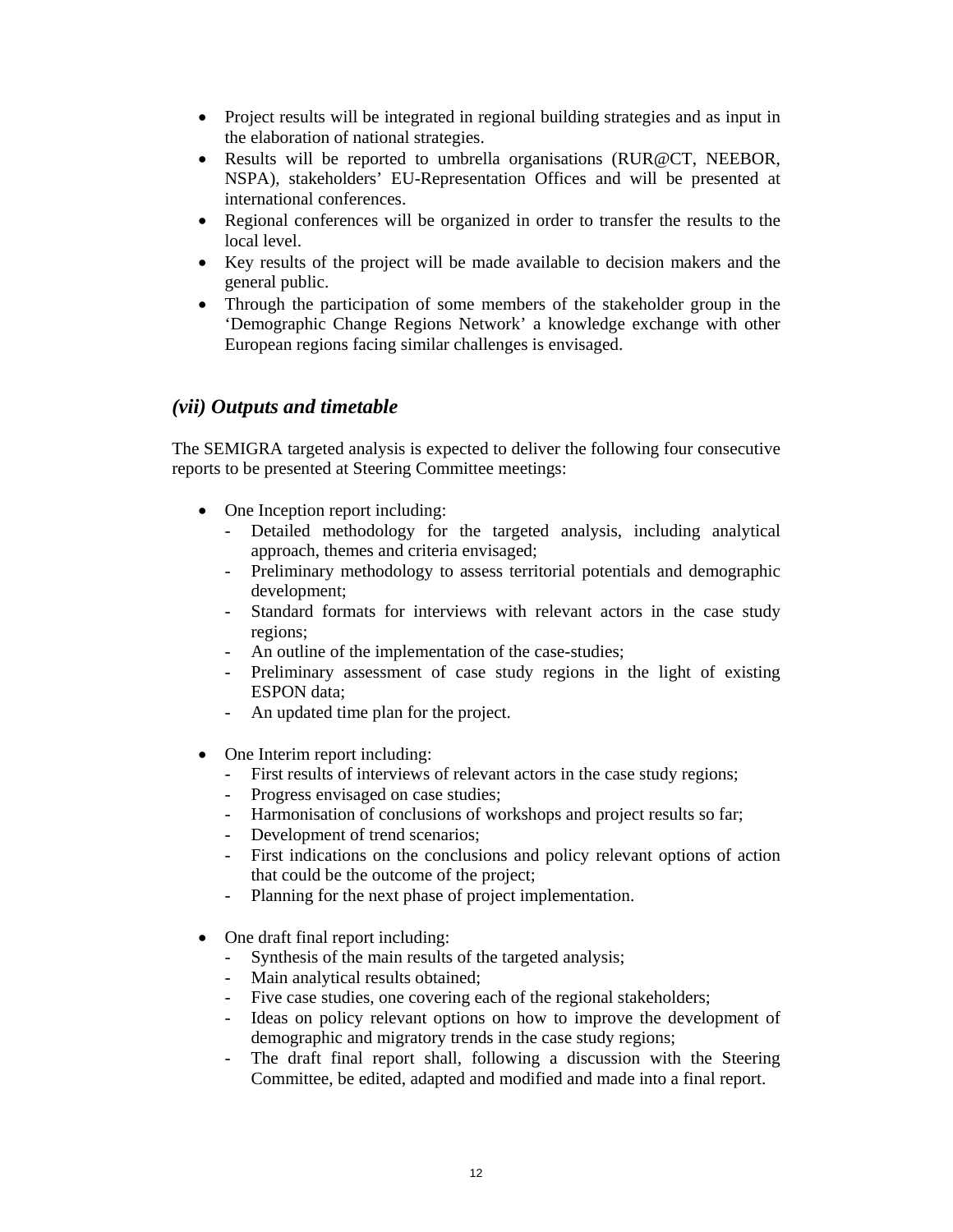- One final report including:
	- An executive summary of max. 5-10 pages;
	- A power point presentation of the main results.

Simultaneously, the datasets, maps and figures used and produced within the framework of the project should be delivered.

Related to the targeted analytical delivery the TPG will have to disseminate the analytical project results in the framework of international conferences and seminars, e.g. transnational activities of the ECP Network, events organised by the ESPON CU. The status-quo of their project has to be presented at ESPON seminars which will be organised twice per year. In addition to presenting results from the project, these events should be used to get feed-back which can be incorporated in the project. Dissemination activities must be foreseen in the project proposal. However, project teams should consider that their core activity is implementing a targeted analysis. The allocation of resources across all work packages shall consequently reflect this aspect.

The total duration of the project is 19 months. The timetable foreseen for the targeted analysis includes the following main steps which shall be further detailed in the process:

| <b>Date</b>           | <b>Event / Submission of Reports</b>            |
|-----------------------|-------------------------------------------------|
| October 2010          | Kick-off and First Steering Committee Meeting   |
| January 2011          | Submission of Inception Report                  |
| March $-$ August 2011 | 4 Regional Workshops                            |
| End of August 2011    | Submission of Interim Report                    |
| October 2011          | <b>Second Steering Committee Meeting</b>        |
| February 2012         | Submission of Draft Final Report                |
| March 2012            | <b>Final Conference</b>                         |
| End of March 2012     | <b>Final Steering Committee Meeting</b>         |
| April 2012            | Finalisation of project and submission of Final |
|                       | Report                                          |
| June 2012             | Dissemination of results                        |

The coordination of meetings, their exact timing and location will be ensured by the stakeholder regions according to their communication and dissemination plan. The financial resources necessary for the participation of the TPG in the four regional workshops is borne by the project budget. This also goes for travel and accommodation costs incurred by the TPG for the attendance of the final conference. Additional financial resources necessary for the implementation of the final conference and any further dissemination event will need to be covered by the stakeholders.

### *(viii) Budget for the targeted analysis*

The maximum budget foreseen for the implementation of the SEMIGRA targeted analysis is  $\epsilon$  350 000, including VAT if applicable. Proposals exceeding this value will not be considered. This amount will include all the TPGs' costs for completing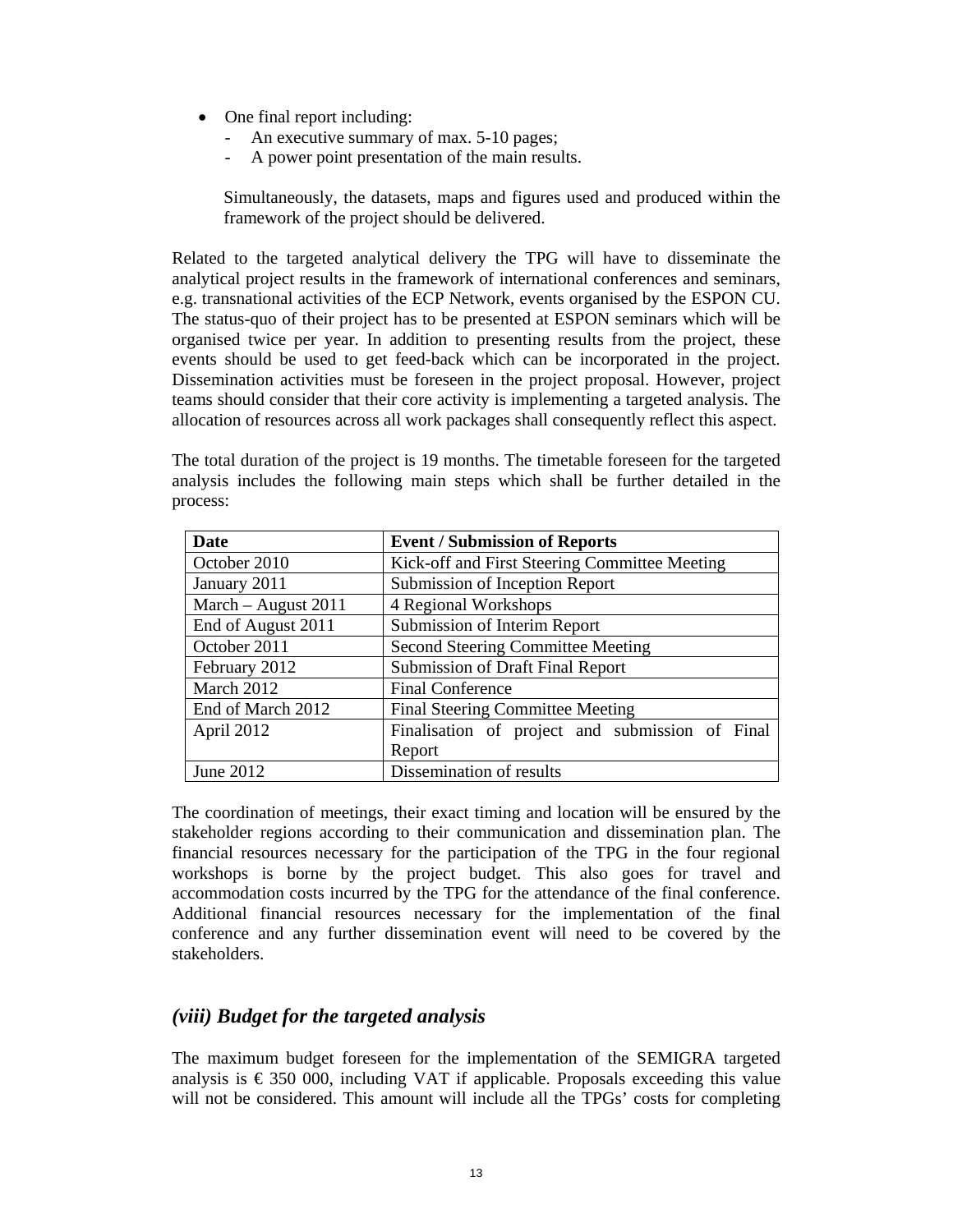the study including travel expenses and attendance at Steering Committee meetings. The budget calculation of the TPG has to foresee also expenses for the attendance of the ESPON seminar in June 2012.

ESPON projects are generally conducted in a partnership of several bodies from at least three EU Member and Partner States (from three different countries taking part in the ESPON 2013 Programme).

### *(ix) Existing access points*

The access points listed below serve the purpose of providing the TPG with useful information for preparing a proposal. It is by no means meant to be exhaustive, but should be considered as information that can be helpful as background information.

ESPON Documents:

- ESPON project 1.1.2 Urban Rural relations
- ESPON project 1.1.4 Demography
- ESPON project 1.4.2 Social Aspects of EU territorial development
- ESPON project 2.1. Accessibility
- ESPON project 2.2.1 Structural Funds impact
- ESPON project 2.4.2 Zoom in
- ESPON project 3.1 Integrated Tools for European Spatial Development
- ESPON project 3.2 Spatial Scenarios and Orientations in relation to the Cohesion Policy
- ESPON project 3.3 Territorial dimension of the Lisbon-Gothenburg strategy
- ESPON project 3.4.2 Economy

Further relevant ESPON results based on projects of targeted analysis:

- SS-LR,
- ESPON TeDi

Further relevant ESPON results based on projects of applied research:

- EDORA
- **•** DEMIFER

All available at www.espon.eu.

#### Documents provided by stakeholders:

- Reports (Demography, Labour Market etc.)
- Spatial structure plans / Regional Plans
- Spatial Monitoring Studies
- Data Reports
- State spatial planning acts